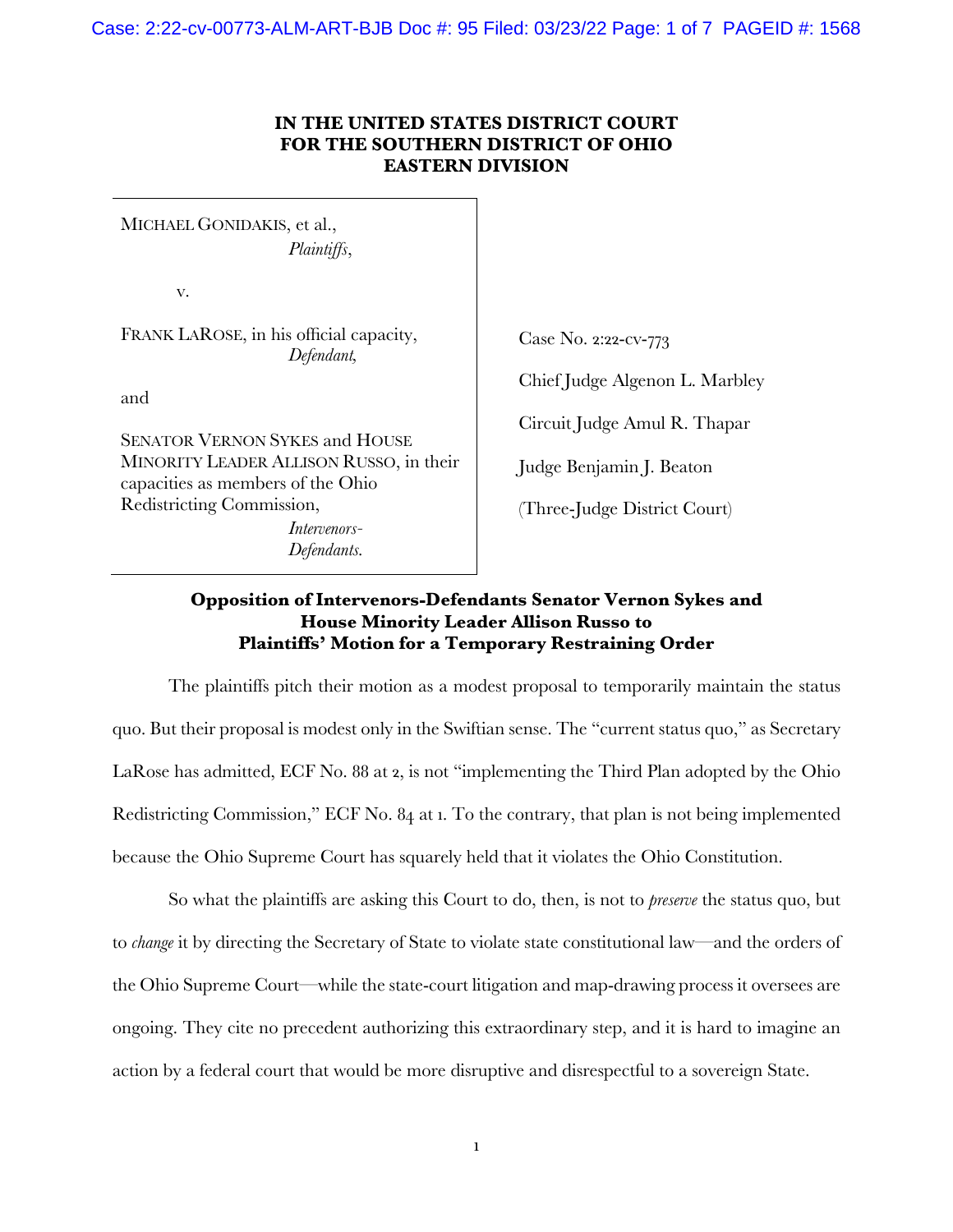The plaintiffs' theory for why this is necessary depends on a prediction that, absent relief, there will be a primary election on May 3 with no map at all, which in turn will injure them by denying their right to vote. But this prospect of future injury, far from being the kind of "certainly impending" injury that a federal court may redress, *Clapper v. Amnesty Int'l USA*, 568 U.S. 398, 401 (2013), is wildly speculative. For one thing, "it depends on how legislators respond" to the Ohio Supreme Court's decision, "speculating that elected officials" will sit on their hands and refuse to reschedule the primary to allow the map-making process to continue. *See DaimlerChrysler Corp. v. Cuno*, 547 U.S. 332, 344 (2006) (holding that speculation of this kind will not support standing). For another, it depends on the Ohio Supreme Court denying a motion filed on Monday by Senator Sykes and Leader Russo to move the primary date to late June, a motion that is now fully briefed and ripe for decision. Only if *both* events were to occur—that is, only if two different branches of Ohio's government permit a map-less primary—could there be any injury. But the plaintiffs cite no example of that happening. And there is no basis for concluding that it is "certainly impending."

Just the opposite: It is certain *not* to happen. Indeed, the plaintiffs admit that, were this Court to deny the requested relief, the state primary will not occur on May  $3$ —thereby avoiding the very injury that the motion seeks to redress. *See* ECF No. 84 at 3 ("Without statewide legislative districts, there cannot be a May 3, 2022, primary election."). And Secretary LaRose, for his part, does the same. *See* ECF No. 88 at 3. He has admitted that "the May 3, 2022 primary election is no longer looming for the state legislative races," because it "will have to be held at a later date." ECF No. 76 at 2. In other words: *No injury* will come to pass—much less an irreparable one warranting the kind of "extraordinary and drastic remedy" sought here, for which "the movant, *by a clear showing*, carries the burden of persuasion." *Mazurek v. Armstrong*, 520 U.S. 968, 972 (1997) (per curiam).

The same problem can be seen through the lens of redressability. Even assuming that the risk of future injury here were sufficient to support federal jurisdiction, the question would then be: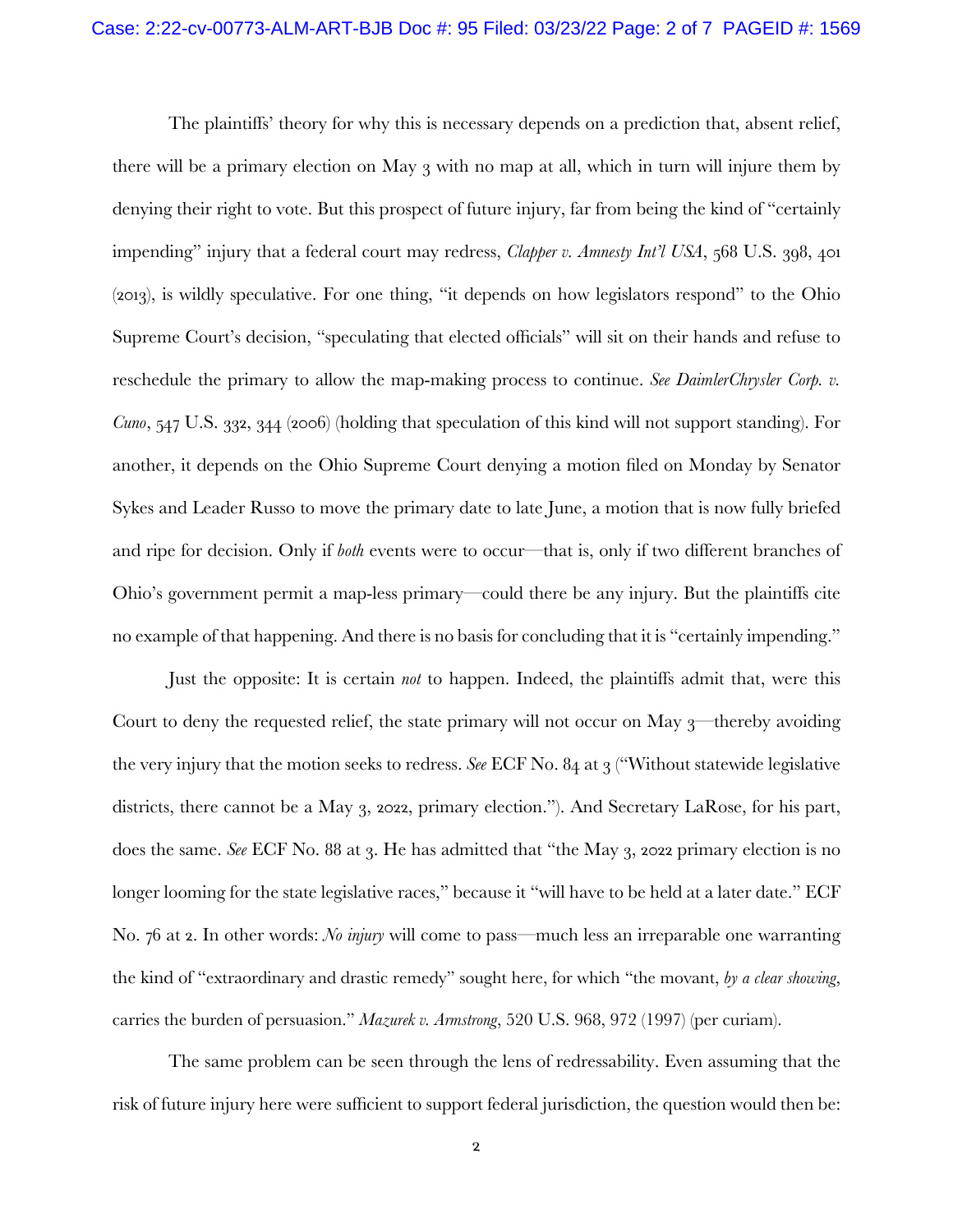What is the best way to redress that potential injury? Is it through the State's process, where two independent branches are able to reschedule the primary to avoid the injury—and, in doing so, to allow the state-court proceedings to continue making progress toward a map that complies with both state and federal constitutional law? Or is it through this newly-empaneled federal court, via an unprecedented order directing a state official to violate state law—an order that, according to Secretary LaRose, must be issued by the close of business *today* to have any hope of redressing *any* potential injury? *See* ECF No. 88 at 3. Those questions practically answer themselves.

And even if they didn't, Justice Scalia's unanimous opinion in *Growe v. Emison* would settle the matter. Under that precedent, the general rule is that "federal judges [must] defer consideration of disputes involving redistricting where the State, through its legislative or judicial branch, has begun to address that highly political task itself." 507 U.S. 25, 33 (1993). This rule reflects our constitutional scheme, under which "reapportionment is primarily the duty and responsibility of the State"—not "of a federal court." *Id.* at 34. The plaintiffs' motion turns *Growe*'s rule on its head, asking this Court to "race to beat the [Ohio Supreme Court] to the finish line." *Id.* at 37.

The sole exception to *Growe*'s rule is a narrow one: where the record shows that "the state court [is] either unwilling or unable to adopt a congressional plan in time for the elections." *Id.* at 34. Here, this exception could be satisfied only if (1) the May 3 primary date were an immovable object on the horizon, or (2) the state-court process were at its end. Neither is remotely true.

**1.** Again, either the Ohio legislature or the Ohio Supreme Court may move the election. The Ohio Supreme Court has the authority to suspend or modify election-related deadlines to protect the constitutional rights of Ohioans and to ensure that they may vote under constitutional maps, and other state high courts have recently done just that. *See, e.g.*, *Carter v. Chapman*, No. 7 MM 2022, 2022 WL 549106 (Pa. Feb. 23, 2022) (modifying congressional and statewide election calendar due to impasse and noting the suspension of state legislative election deadlines until resolution of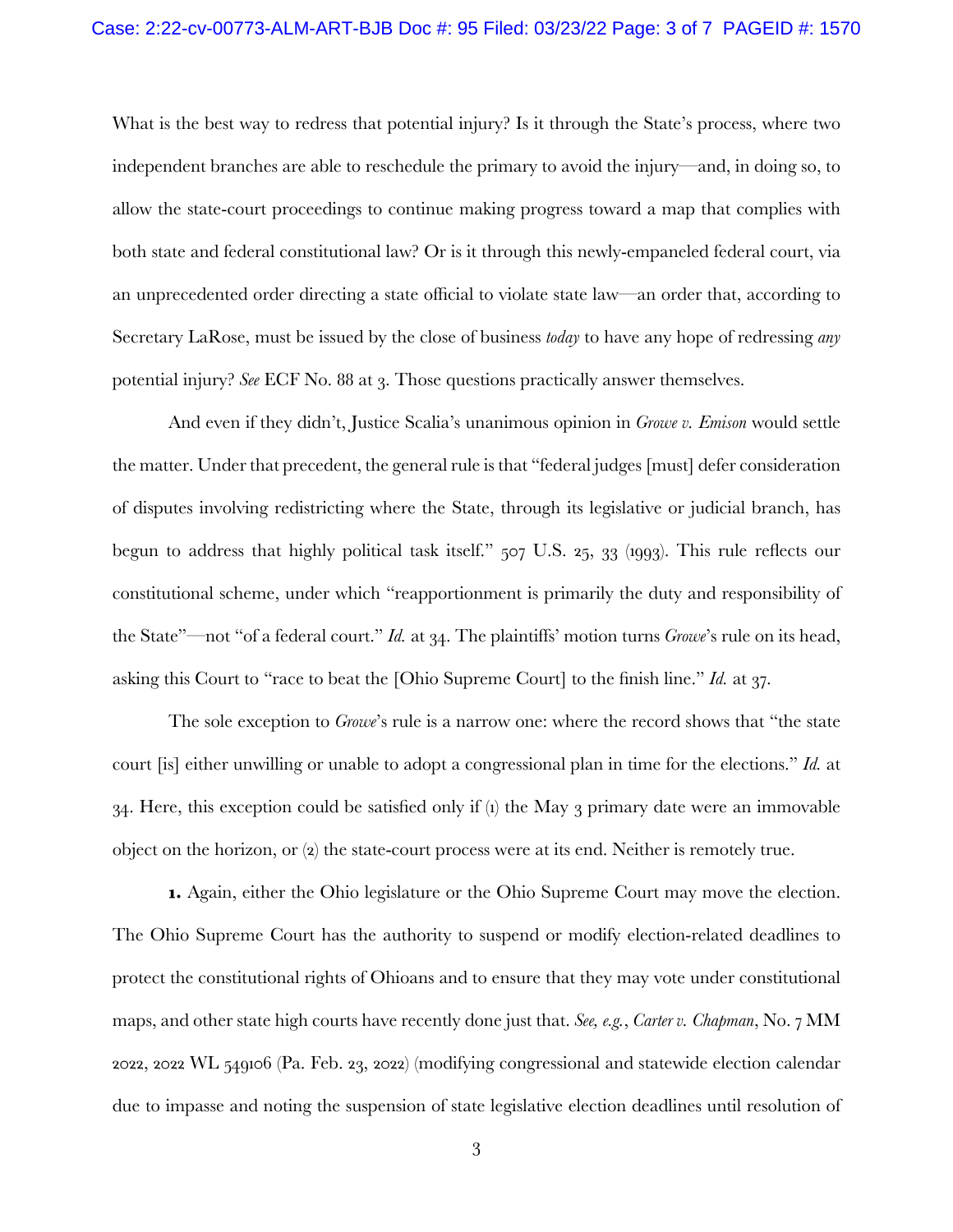litigation); *In re 2022 Legis. Districting of the State*, Misc. Nos. 21, 23, 25, 26, 27, Sept. Term 2021, (Md. Mar. 15, 2022) (modifying primary election calendar), *at* https://perma.cc/LLX6-LZET. There is no basis for concluding that the Ohio Supreme Court is "unwilling" or "unable" to do the same, *Growe*, 507 U.S. at 37—particularly given that it is poised to rule on a motion to move the primary date any day now. Were the Court to grant the motion, it would definitively prove that a suit in federal court is not "the only avenue" to achieve compliance with the law, as the plaintiffs contend. ECF No. 73 at 1. Quite the contrary: Given that the only relief currently sought by the plaintiffs is an order authorizing implementation of a map that violates state law, the "only avenue" to produce a map that complies with *both* state and federal law would be the *state-court* process, not this case.

In short, the motion's key premise—that the primary date cannot be moved—is incorrect. As Secretary LaRose has admitted, the primary "will have to be held at a later date." ECF No. 76 at 2. And, acknowledging this reality, the Ohio legislature could decide to move the primary itself.

**2.** Meanwhile, the state map-making process continues apace. Rather than suggest that it is "unwilling or unable," *Growe*, 507 U.S. at 37, the Ohio Supreme Court has shown itself fully capable of moving quickly, and its most recent opinion continues to advance the process by going further than its prior opinions. Recognizing that the previous maps were "drawn entirely by Republican legislators on the Commission," without input from Senator Sykes or Leader Russo, the Court ordered "that *the commission* draft and adopt an entirely new [map] that conforms with the Ohio Constitution," and that "the drafting should occur in public and the commissioners should convene frequent meetings to demonstrate their bipartisan efforts to reach a constitutional plan" by March 28. Slip. Op. 8, 19, *at* https://perma.cc/FP6E-TL97. The Court gave a clear roadmap for how this process should be conducted: "The commission should retain an independent map drawer—who answers to all commission members, not only to the Republican legislative leaders—to draft a plan through a transparent process." *Id.* at 12.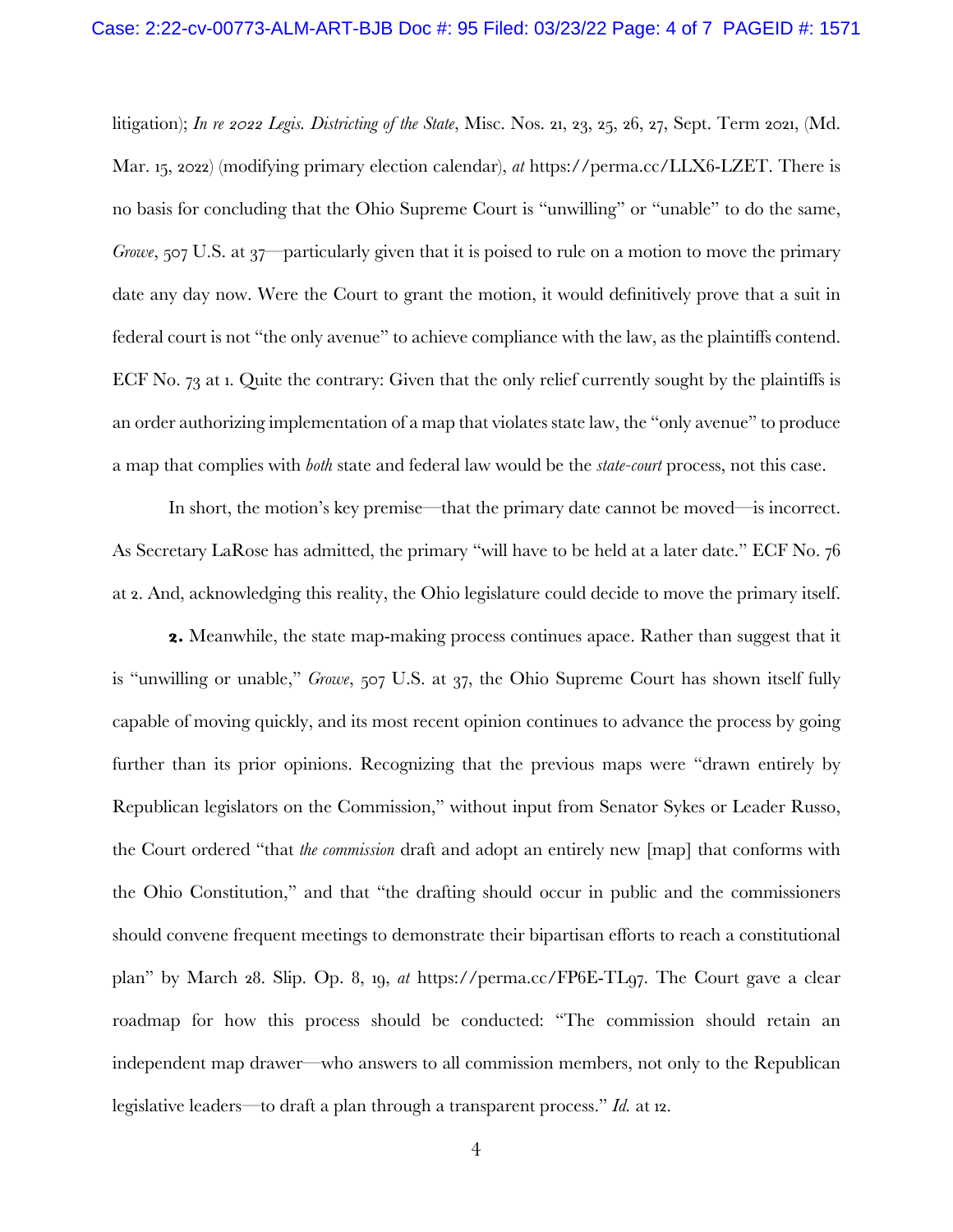Since then, the Commission has acted promptly to comply with the Court's opinion. It has agreed to meet every day between now and March 28 (when the map is due to the Ohio Supreme Court), and those meetings are already scheduled and cannot be cancelled without Senator Sykes' consent. *See* Meetings, Ohio Redistricting Commission, *at* https://redistricting.ohio.gov/meetings; ECF No. 76 at 2 ("The Commission is going to convene and work to comply with the Court's Order."). The Commission has also agreed to contract with two expert mapmakers who will work on behalf of the Commission as a whole, and not any particular party or Commissioner, which has never happened before. Those experts have already been identified, the Commission unanimously agreed to retain them, the Co-Chairs have signed their engagement letters, and they will meet with the Commission during the scheduled meeting tonight to begin their work. In addition, the Commissioners have all agreed that these mapmakers will follow the Constitution and the decisions of the Ohio Supreme Court. And the Task Force on Redistricting, earlier this afternoon, allocated \$200,000 to the Commission from the Task Force budget. Finally, the Commission has agreed to use the services of the Sixth Circuit's mediation office, including the head of the office, Cathy Geier, and other office mediators, to help them resolve any issues that may arise. The Sixth Circuit is not charging for use of these mediators, so they are not "retained" in a formal sense. But the Commission, after hearing from Ms. Geier, adopted a resolution to use their services.

Nothing in this ongoing process allows the plaintiffs to make their necessary showing under *Growe*. The Ohio Supreme Court is plainly "willing" to oversee the process to produce a new, constitutional map. And the Court is also "able" to do so, having the power to move the primary deadlines and grant further relief if necessary. In addition, the Court was asked by one of the parties to declare an impasse, and (despite the pendency of this case) it declined to do so in its most recent opinion. *See* Petitioners' Objections, *Ohio Organizing Collaborative v. Ohio Redistricting Comm'n*, No. 2021- 1210, at 2–3 (filed Feb. 28, 2022) ("If the Court concludes that it cannot secure the Commission's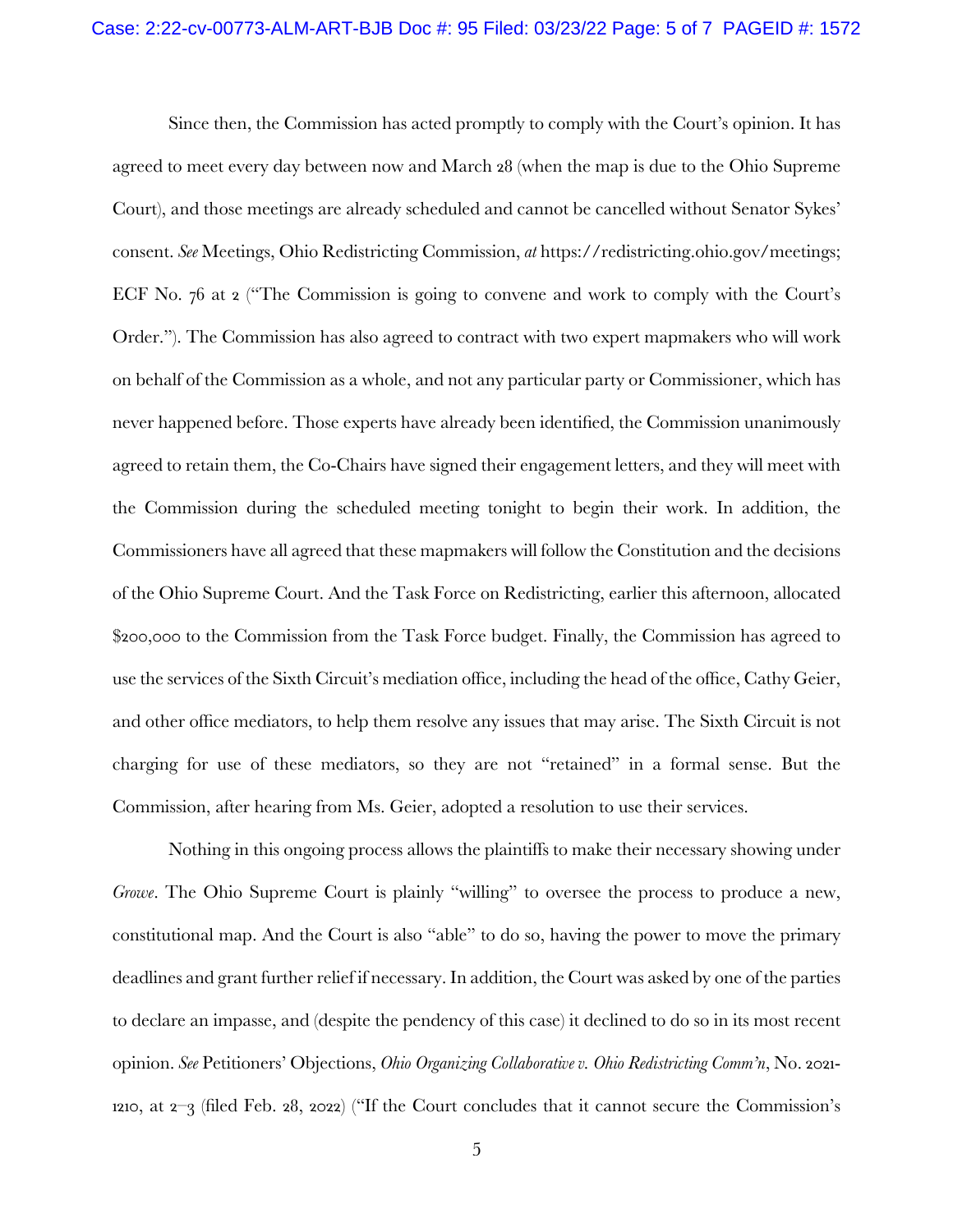compliance with the Ohio Constitution, . . . then it should declare an impasse, after which a federal court would implement federal remedies, with due respect for state law."); Slip Op. 19 ("We deny petitioners' requests for additional relief at this time."). There is no reason for this Court to secondguess that determination here, especially given the request to move the primary deadlines.

By contrast, there is every reason to deny the relief requested and to defer to the state-court process under *Growe*. As already noted, our Constitution makes clear that "reapportionment is primarily the duty and responsibility of the State." *Growe*, 507 U.S. at 34. The Ohio Supreme Court is intensely engaged in "address[ing] that highly political task itself," and it can do so in "as timely a manner" as this Court, *id.* at 33–37—particularly if that Court extends the primary deadlines. For that reason, this Court must "stay its hands" and deny the requested relief. *Id.* at 32 (cleaned up).

## Respectfully submitted,

*/s/ Jonathan E. Taylor* JONATHAN E. TAYLOR (*pro hac vice*) MATTHEW W.H. WESSLER (*pro hac vice*) GUPTA WESSLER PLLC 2001 K Street NW, Suite 850 North Washington, DC 20006 Phone: (202) 888-1741 / Fax: (202) 888-7792 *jon@guptawessler.com matt@guptawessler.com*

C. BENJAMIN COOPER CHARLES H. COOPER, JR. CHELSEA C. WEAVER COOPER ELLIOTT 305 West Nationwide Boulevard Columbus, OH 43215 Phone: (614) 481-6000 / Fax: (614) 481-6001 *benc@cooperelliott.com chipc@cooperelliott.com chelseaw@cooperelliott.com*

March 23, 2022 *Attorneys for Intervenors-Defendants*